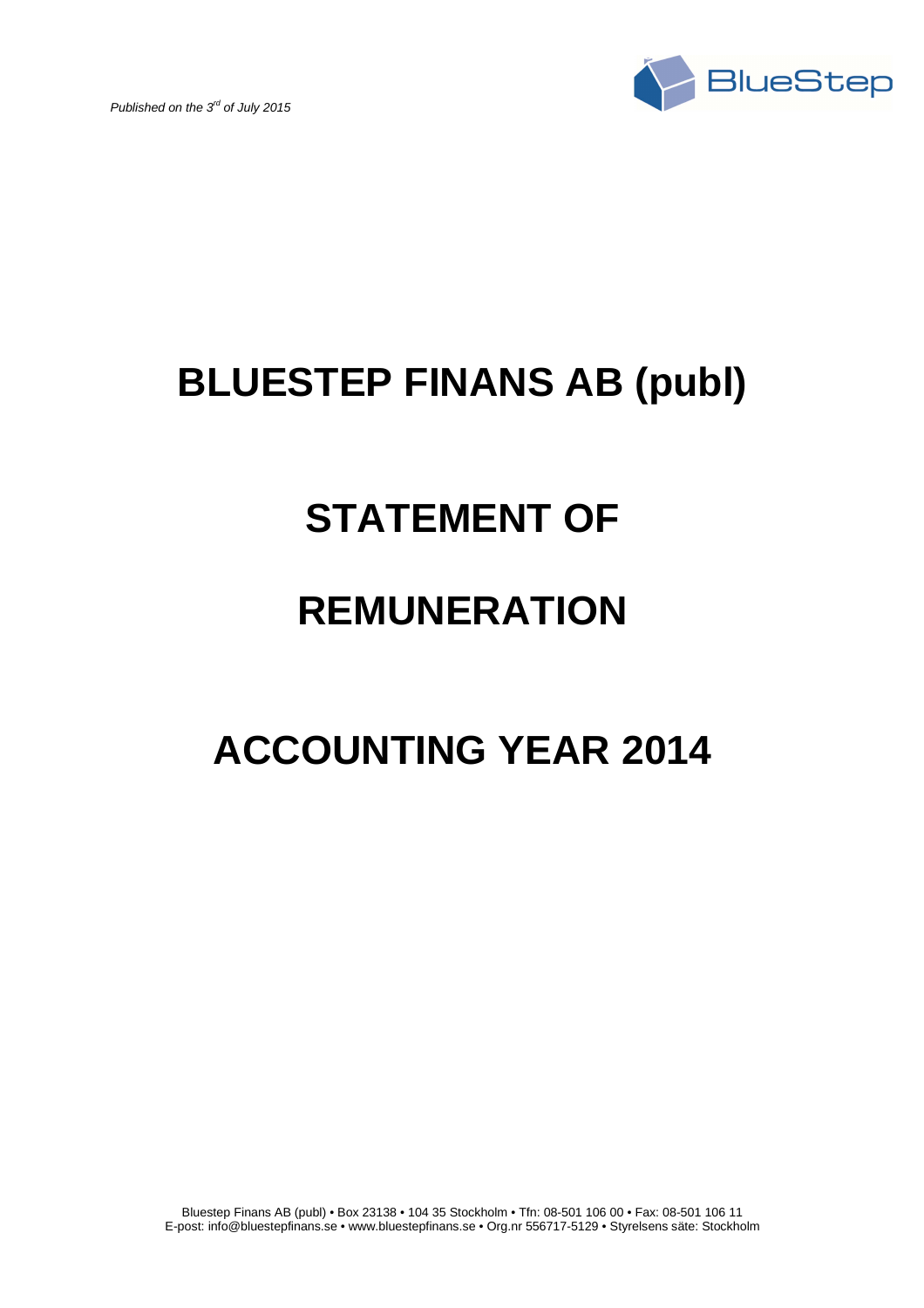

### **Statement of Remuneration in Bluestep Finans AB**

This Statement of Remuneration in Bluestep Finans AB (publ) ("BFAB") is designed in accordance with the Swedish Financial Supervisory Authority Regulations and General Guidelines regarding prudential requirements and capital buffers (FFFS 2014:12) and Regulation (EU) No 575/2013 of the European Parliament and of the Council of 26 June 2013 on prudential requirements for credit institutions and investment firms and amending Regulation (EU) No 648/2012.

### **1. Remuneration Policy**

l

BFAB has a Remuneration Policy (the "Policy") which secures sound remuneration structures within the business. The Policy is in agreement with and promotes an effective risk management, thus preventing excessive risk taking and takes into account the size and nature, scope and complexity of BFAB's operation in accordance with the proportionality principle stated FFFS 2011:1 (the Swedish Financial Supervisory Authority ("SFSA") Regulations and General Guidelines governing remuneration policies in credit institutions, investment firms and fund management companies licensed to conduct discretionary portfolio administration)<sup>1</sup> and the fact that BFAB is not considered to be a Significant Company (Sw: Betydande företag).

Furthermore, the Policy, which is based on BFAB's risk analysis, is designed so that remuneration to individual employees does not counteract BFAB's long-term interest. BFAB believes in, and promotes, a sound and dynamic performance culture as a means for achieving long-term success and encourage performance, the right behaviour, and balanced risk taking in line with shareholders' expectations. In addition, the Policy supports BFAB's ability to attract, develop, and retain highly motivated, skilled and performance-oriented employees.

When adopting the Policy, the SFSA Regulations and General Guidelines (FFFS 2014:1) regarding Governance, Risk Management and Control in Credit institutions and the Commission's delegated regulation (EU) No 604/2014 of 4 March 2014 has also been considered.

The Board of Directors resolves the Policy and sees to that it is applied and followed. The Board of Directors have elected a Remuneration Committee (the "Committee") to oversee the Policy and that it is implemented, followed-up and that it is based on an analysis of the risks facing the company. The Committee consists of two nonexecutive directors. The Committee have held three meetings during 2014.

 $1$  Including amendments made through FFFS 2014:22, hereinafter jointly referred to as FFFS 2011:1

Bluestep Finans AB (publ) • Box 23138 • 104 35 Stockholm • Tfn: 08-501 106 00 • Fax: 08-501 106 11 E-post: info@bluestepfinans.se • www.bluestepfinans.se • Org.nr 556717-5129 • Styrelsens säte: Stockholm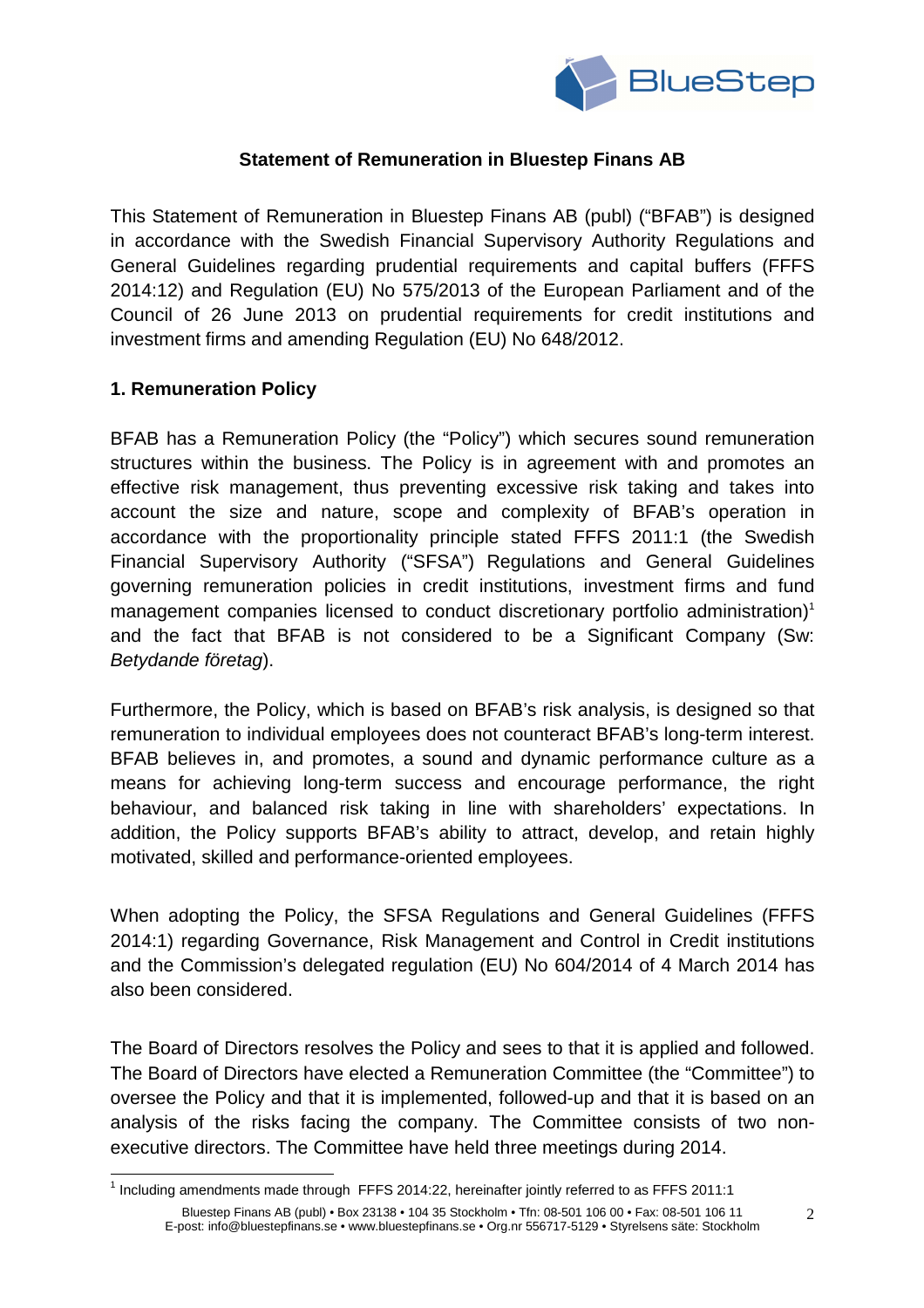

To avoid any conflict of interest, the Committee will recommend compensation levels for all identified Remuneration Code Staff ("RCS")(Sw: "Anställda vars arbetsuppgifter har en väsentlig inverkan på företagets riskprofil") in the business and the Chief Executive Officer (the "CEO"), or his assignee, will set compensation levels for all non-RCS.

A control function shall when appropriate, and at least annually, review and see to that remuneration within BFAB complies with the Policy. The control function shall immediately report the result of its review to the Board of Directors at least annually and no later than in conjunction with the adoption of the annual accounts. To avoid any conflict of interest, the control function will consist of BFAB's external auditors. The control function performed its latest review in May 2015 and presented its statement to the Board of Directors on the  $3<sup>rd</sup>$  of June 2015.

#### **2. Risk analysis**

As set out in FFFS 2011:1, financial institutions shall, when it establishes a remuneration policy, conduct a risk analysis with respect to this policy. Before taking any decision relating to the remuneration system, or significant changes to this, a risk analysis shall be conducted with respect to how the remuneration system affects the risks the company is exposed to and how these risks are managed.

BFAB has activities in Sweden and Norway. The company offers, in both countries, predominately two lines of business to the market, one being mortgage lending to private individuals and the other is to take deposits from the general public. Furthermore, the company also offers unsecured loans to private individuals in Sweden.

As laid out and analysed in the company's Internal Capital Adequacy Assessment (the "ICAAP"), BFAB's activities give rise to various risks that, if not controlled and handled correctly, could influence the company's financial position and result. Credit risk, meaning that wrong credit decisions are taken, causing future losses, is together with Liquidity risk seen as the main and most severe risk for the company. In addition to Credit Risk and Liquidity Risk the business faces other material risks which are listed below:

- 1. Product documentation
- 2. Reputational (including miss-selling) risk
- 3. Product design and pricing
- 4. Market risk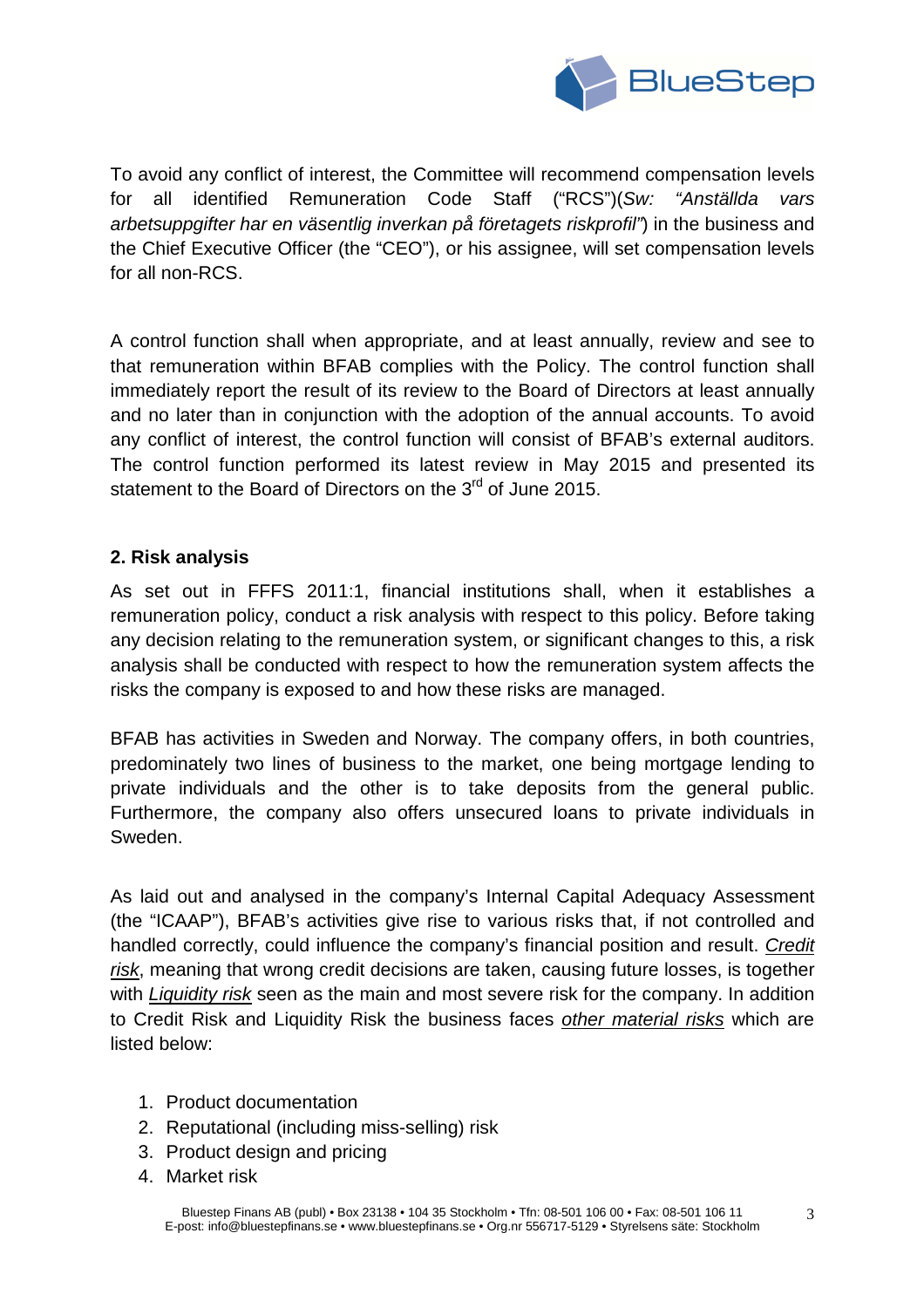

- 5. Interest Rate and Currency Risk
- 6. Concentration risk
- 7. Regulatory compliance

In BFAB, risk control is handled both internally as well as from an external perspective;

- The Board of Directors sets and monitors the company's strategies and risk levels.
- The CEO ensures that the strategies and risk levels are implemented in the business, through clear communication of risk policies and instructions, and ensures that the company's management understands and follows the risk levels set by the Board of Directors.
- The Compliance Manager and Risk Manager follows up on policies, regulations and the strategies, and independently report their findings to the Board of Directors on a monthly basis.
- An independent 3<sup>rd</sup> party Internal Audit function is established where work schedules and reports on findings are reported directly to the Board of Directors, at least, quarterly.
- The External auditors follow the company's development and audit the books of the company as well as IT systems, work processes, and other controls. The external auditors have also been appointed as the control function, as set out in chapter 3 section 6 of FFFS 2011:1.The external auditors report to Executive Management, the Audit Committee and the Board of Directors.
- The Audit Committee is responsible for setting and agreeing the audit work to be done by the external auditors, monitor and report audit related issues to the Board of Directors, as well as proposing the annual report to the Board of Directors for approval.
- The Committee is responsible for proposing all remuneration issues to the Board of Directors for their approval, including the Policy and all regulatory requirements.

Based on the remuneration structure, the control mechanisms in the company, the Remuneration Policy in itself, and the definition of RCS including the claw-back structure enabling BFAB to reduce previously granted bonuses in case risk taking in previous years do not fulfil the long term goals or desired sustainability of the company's financial position, it is not believed that the company's variable remuneration, nor the Policy, in any way will encourage risk taking beyond what is stipulated through the business strategies set by the Board of Directors, but rather should encourage increasing long term shareholder value.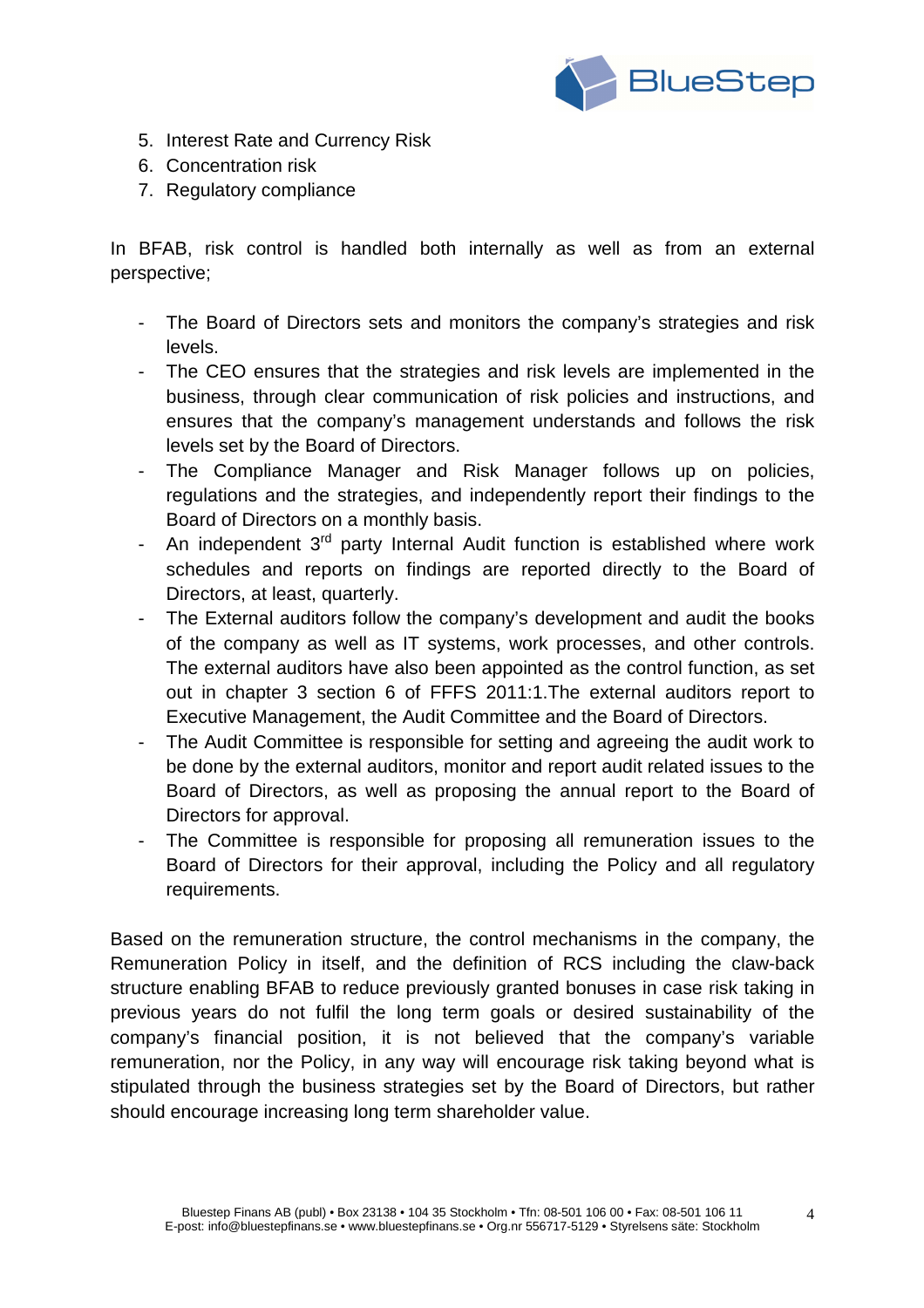

### **3. Remuneration structure**

BFAB's remuneration structure is based upon four major components:

- **Fixed Salary**
- **Bonus**
- **Commission**
- Pension and Insurance schemes
- Long Term Incentive Programme

The components are used to achieve an adequate total remuneration with a sound balance between fixed and variable remuneration and short- and long-term remuneration. BFAB has analysed and acknowledges the importance of paying the required compensation, as defined in the Policy, in order to get the appropriately qualified, experienced, capable, and motivated staff. It has also acknowledged the importance to assess the value of the individual to the business based on previous performance within the business or externally and the availability of similarly calibre staff within, or outside, the group. The total remuneration shall reflect the complexity, responsibility, and leadership skills required in the position as well as the performance of the employee.

In order to ensure that BFAB can gain and retain appropriate skills and knowledge to ensure good and adequate level of staff and management, the Board of Directors have decided that part of the company's remuneration structure shall be variable (Bonus). This is seen to encourage employees to participate in reaching the company's strategies, goals and objectives, and at the same time be able to reward employees that show good or exceptional performance in their work.

The balance between fixed and variable remuneration is heavily weighted in favor of fixed remuneration and the variable component does not encourage nor reward excessive risk taking. Furthermore, bonuses may never exceed 100 per cent of any employee's annual fixed compensation.

Bonuses are assessed based on what the individual achieves and contributes in addition to what is generally expected from the position. Bonus rewards are based on the individual's contribution, the contribution of the business unit the individual work in, and the overall performance of the company. At the start of each year performance targets (sales, credit and risk profile, costs, compliance, customer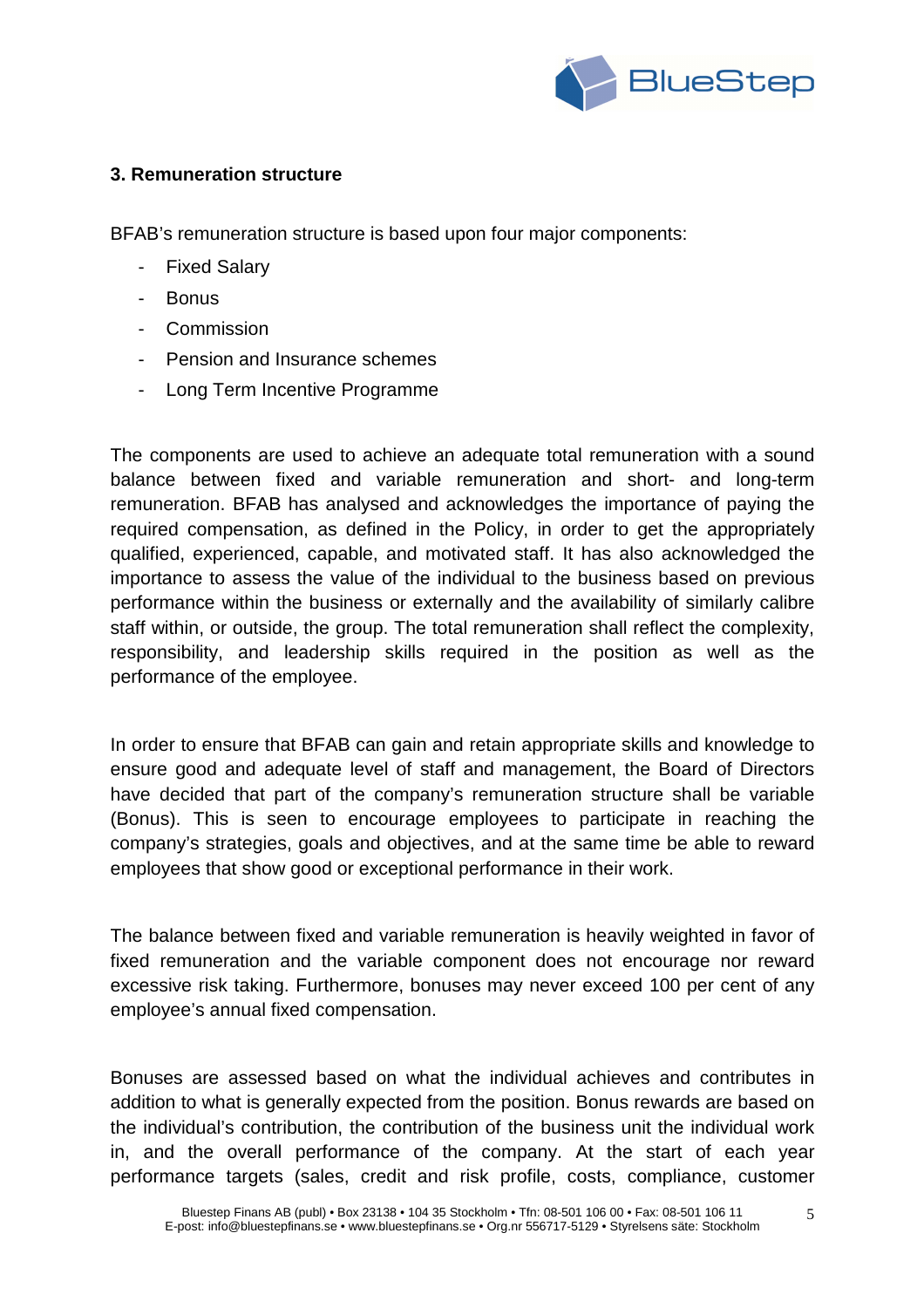

service, and other, from time to time, relevant measures) are agreed with each member of staff and these are assessed throughout the year and adjusted if necessary to reflect changes in the business outlook (e.g. changes in credit risk profile, volume targets, service level, and other, from time to time, relevant measures). The overriding core driver behind all targets is to get the desired long term credit and liquidity risk profile within the business and having this at an acceptable level is the key priority.

In regards of the relation between result and paid remuneration, the remuneration reflects sustained business performance in combination with sound risk management by taking into account the availability and cost of funds, liquidity, desired credit risk profile, capital position and levels of credit losses.

#### **4. Remuneration Code Staff and deferred variable remuneration**

The general guidelines (FFFS 2011:1) on how financial institutions shall measure, govern, report and exercise control over the risks that may arise from a remuneration system came into force on the 1<sup>st</sup> of March 2011.

The definition of RCS in BFAB is based on Chapter 2, section 3 of FFFS 2011:1 and in accordance with Commission Delegated Regulation (EU) No 604/2014 of 4 March 2014 supplementing Directive 2013/36/EU of the European Parliament and of the Council, and is in general defined as employees, or other persons part of BFAB, that can significantly influence the risk or risk level of BFAB.

To define the RCS in BFAB, the company has interpreted the regulations in view of BFAB's business nature, size and complexity. The interpretations have then been used to recognise RCS based on risk areas and risk levels. This analysis has then been discussed internally, in the Committee and the Board of Directors has finally decided on who are to be included as RCS. The Board of Directors, through recommendations from the Committee, will continuously evaluate the RCS structure and who are included in this group. As of the  $31<sup>st</sup>$  of December 2014, twelve positions in BFAB are identified as RCS for 2014, an increase of two positions compared to 31<sup>st</sup> December 2013.

For these employees, at least 40 per cent of the variable remuneration should be deferred for at least three years. The Board of Directors have resolved that the RCS for 2014 shall have their variable remuneration deferred as follows: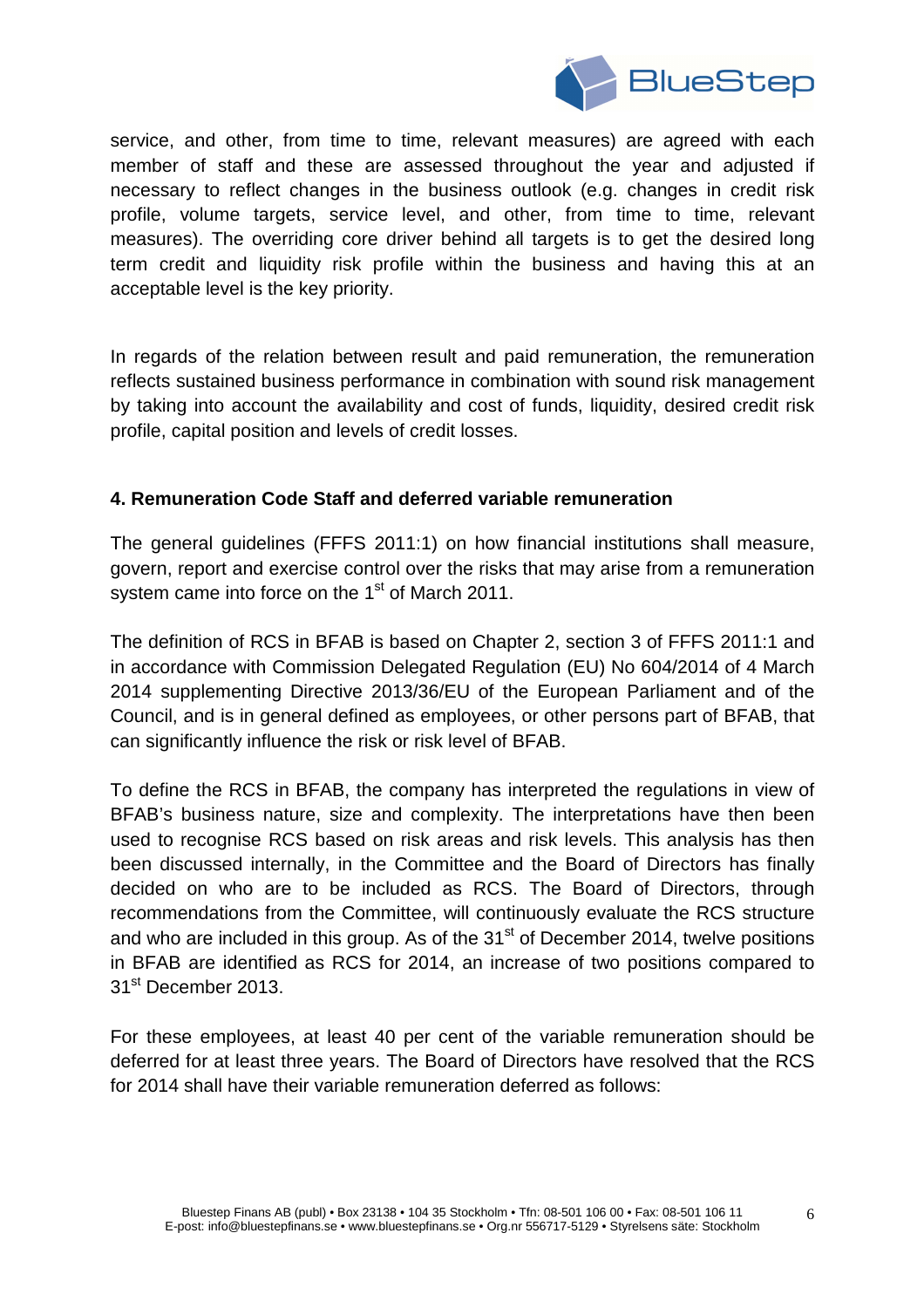

| <b>Terms of deferral for RCS 2014</b> |             |         |       |
|---------------------------------------|-------------|---------|-------|
| <b>Deferral Period</b>                | 3 years     | 5 years | Total |
| Employees                             | b           |         |       |
| <b>Per cent of Deferral</b>           | <b>40 %</b> | 60 %    | Total |
| Employees                             | 5           |         |       |

The deferred variable remuneration may be paid out *pro rata* during the deferral period, commencing one year after the deferral. The deferred variable remuneration may be cancelled in part or in whole if at a later date it is demonstrated that the employee, department or the company did not fulfil the performance measures. Employees that leave BFAB during the deferral period do not lose their deferred variable remuneration, other than as required by potential risk adjustments.

To ensure that the material risks recognised and used in setting the deferred remuneration pay-out do not materially impact BFAB, a separate study has been done to stress test the triggers for a payment of the deferred remuneration. The study shows that the deferred remuneration pay-out triggers, based on the company's ICAAP calculation, do not cause the ICAAP Capital Requirements, the Retained Earnings, the Liquidity position, or the need of emergency equity support to be affected in such a way that material risk triggers would cause BFAB a long term issue.

#### **5. Remuneration in BFAB for accounting year 2014 (all amounts are in SEK)**

| <b>Total remuneration to employees in BFAB</b> |                                                              |                               |                                                    |                                               |     |
|------------------------------------------------|--------------------------------------------------------------|-------------------------------|----------------------------------------------------|-----------------------------------------------|-----|
|                                                | Total remuneration<br>excluding variable<br>pay <sup>1</sup> | Total number of<br>employees* | Short- and long<br>term variable pay <sup>1)</sup> | Number of<br>employees with<br>variable pay** |     |
| <b>Sweden</b>                                  | 58 176 269                                                   | 154                           | 8 086 888                                          |                                               | 132 |
| <b>Norway</b>                                  | 15 996 923                                                   | 30                            | 2 648 332                                          |                                               | 30  |
| <b>Total</b>                                   | 74 173 192                                                   | 184                           | 10 735 220                                         |                                               | 162 |
|                                                | Total remuneration<br>excluding variable<br>pay <sup>1</sup> | Total number of<br>employees  | Short- and long<br>term variable pay <sup>1)</sup> | Number of<br>employees with<br>variable pay   |     |
| RCS <sup>2</sup>                               | 19 635 873                                                   | 12                            | 4 986 504                                          |                                               | 12  |
| <b>Total</b>                                   | 19 635 873                                                   | 12                            | 4 986 504                                          |                                               | 12  |

#### **5.1 Expensed remuneration 2014**

\* Total number of individuals that have received fixed remuneration during the year

\*\* Total number of individuals that have received variable remuneration during the year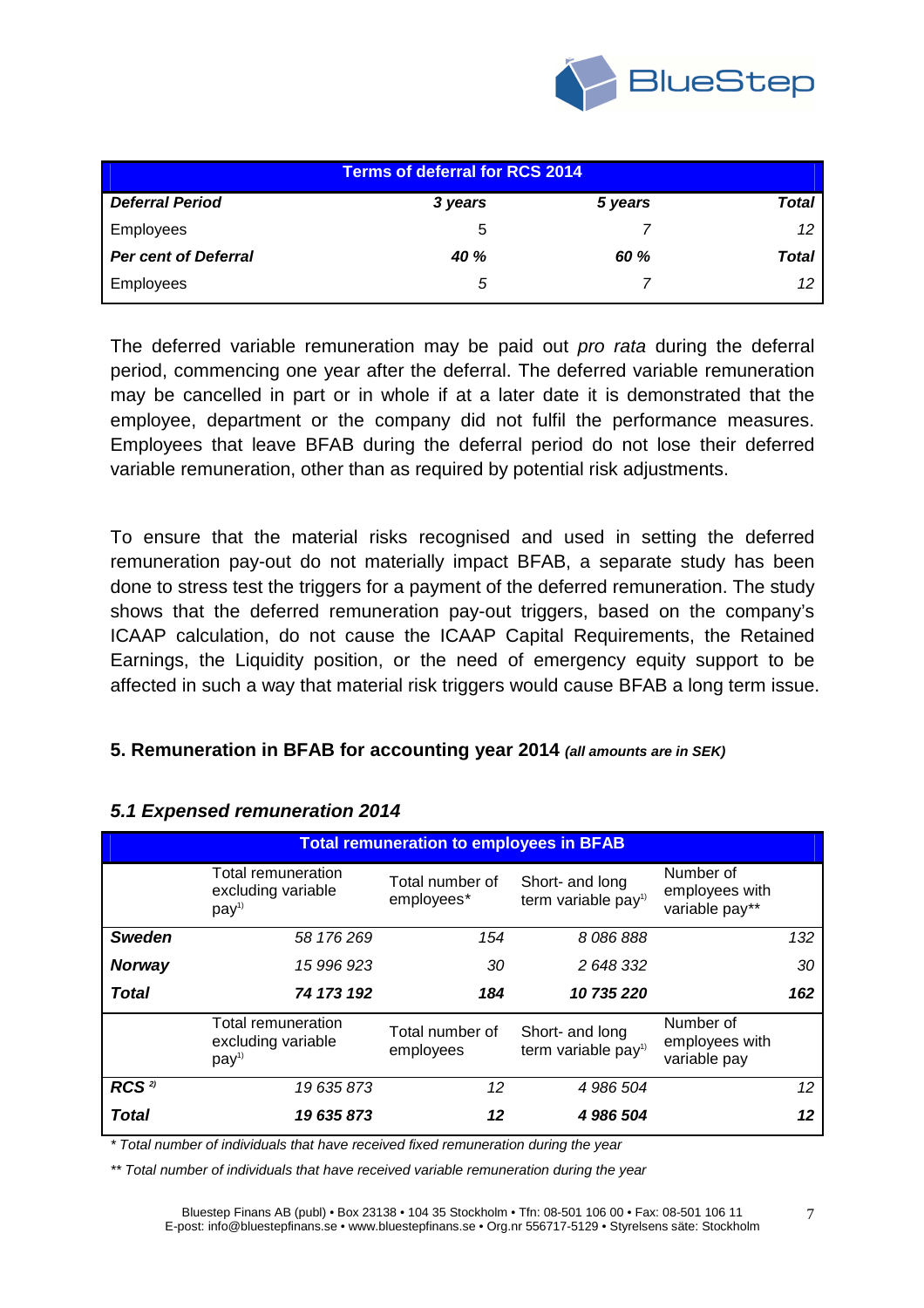

- 1) Variable pay is defined as short-term cash based Bonus (including the deferred part of the Bonus) and Long Term Incentive Programme. All other remunerations reported as fixed remuneration and include Fixed Salary and Pension and Insurance schemes. The reported remuneration does not include social charges.
- 2) As stated in the regulations, information should be published in such a manner that the economic conditions for individuals are not revealed. Due to the fact that only three out of the identified RCS are Executives, BFAB has chosen to publish the information for all RCS in totality instead of separating Executives and other RCS. This with the exception for the information published in the annual account in accordance with the Annual Accounts Act for Credit Institutions and Securities Companies.

#### **5.2 Specification of remuneration 2014**

| Variable pay to all employees in BFAB 2014 (as a percentage of total variable pay) |              |  |
|------------------------------------------------------------------------------------|--------------|--|
| <b>Short-term cash based bonus</b>                                                 | 100 <i>%</i> |  |
| Long-term incentive programme                                                      | 0 %          |  |

#### **5.3 Vested, deferred and paid out remuneration**

| <b>Vested 2014 (total remuneration)</b>           |                                                                     |                                               |                                      |                                             |  |
|---------------------------------------------------|---------------------------------------------------------------------|-----------------------------------------------|--------------------------------------|---------------------------------------------|--|
|                                                   | <b>Total remuneration</b><br>excluding variable<br>pay <sup>1</sup> | Total number of<br>employees                  | Short- and long<br>term variable pay | Number of<br>employees with<br>variable pay |  |
| RCS <sup>2</sup>                                  | 19 635 873                                                          | 12                                            | 5 070 300                            | 12                                          |  |
| <b>Non-RCS</b>                                    | 54 537 319                                                          | 104                                           | 1723390                              | 104                                         |  |
| <b>Total</b>                                      | 74 173 192                                                          | 116                                           | 6793690                              | 116                                         |  |
| <b>Deferred variable remuneration for 2014</b>    |                                                                     |                                               |                                      |                                             |  |
|                                                   | Total deferred amount                                               |                                               | Total number of employees            |                                             |  |
| RCS <sup>2)</sup>                                 | 2 862 040                                                           |                                               | 12                                   |                                             |  |
| Total                                             | 2821000                                                             |                                               |                                      | 12                                          |  |
|                                                   |                                                                     | Paid out deferred variable remuneration total |                                      |                                             |  |
|                                                   | Total deferred amount paid out                                      |                                               | Total number of employees            |                                             |  |
| RCS <sup>2</sup>                                  | 2 005 357                                                           |                                               | 12 <sup>2</sup>                      |                                             |  |
| Total                                             | 2 005 357                                                           |                                               | 12                                   |                                             |  |
| <b>Accumulated deferred variable remuneration</b> |                                                                     |                                               |                                      |                                             |  |
|                                                   | Total deferred amount                                               |                                               | Total number of employees            |                                             |  |
| RCS <sup>2)</sup>                                 | 7282646                                                             |                                               | 13                                   |                                             |  |
| <b>Total</b>                                      | $7282646$ <sup>3)</sup>                                             |                                               |                                      | 13                                          |  |

1) Variable pay is defined as short-term cash based Bonus (including the deferred part of the Bonus) and Long Term Incentive Programme. All other remunerations reported as